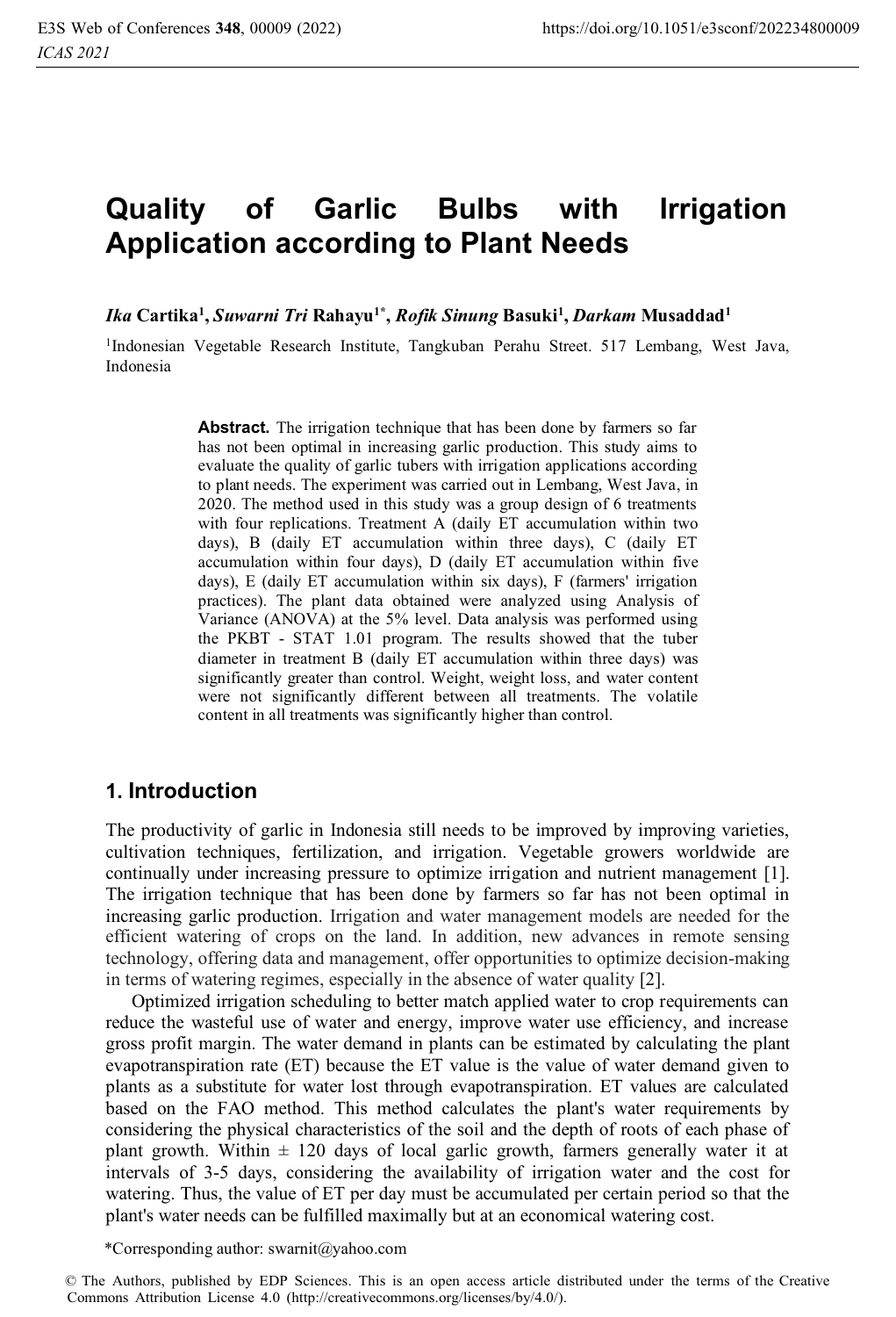The cultivation of garlic can positively contribute to the local economy of rural areas, but needs tools to help in decision making for more efficient use of water (3). Adaptation of plants to environmental conditions is very important to produce crops under conditions of sustainable climate change. Significant differences were found in the crop water stress index and water consumption. On the other hand, local cultivars show lower yield potential and more stable production in water supply environments [4]. However, given the increased cost of the energy used by the irrigation systems, the reduction of water availability for agriculture, and the low profitability of barley, farmers have shown interest in using regulated deficit irrigation. Thus, improving irrigation water productivity and coping with droughts is a priority objective to improve yield and profitability [5, 6].

 Garlic contains bioactive compounds such as organosulfur, phenol with biological activities , namely antioxidant, anticancer, anti obesity, and antifungal [7]. Several quality parameters of garlic are the bulb diameter, bulb weight, number of cloves, the content of nutrients, and active compounds beneficial to the body. In addition to cultivation techniques and varieties, harvest age affects the size and quality of the tuber produced. The nutrition content of garlic on 100 g of dried tuber: 68% water, 3.5 g protein, 0.3 g fat, 1 g ash, Ca 29 mg, P 202 mg, 529 mg K [8]. This research aims to evaluate the quality of garlic tubers with irrigation applications according to plant needs.

#### **2. Materials and Methods**

The experiment was carried out in Lembang, West Java, from January 2020 to September 2020. Garlic bulb seeds that have been prepared are separated from the cloves; Bulbs used are class B types with a diameter of 3-4 cm. The beds are watered with sufficient water before the seeds are planted to maintain soil moisture. The spacing of the planting holes used is 12.5 cm x 12.5 cm. Each hole is inserted one clove of source then covers the hole with a little soil. After the seeds are planted, the straw mulch is placed transversely over certain doses and intervals. Watering time is done in the morning when the water evaporates in the soil, and the air temperature is low.

 Meanwhile, pesticide spraying for plant pest control is carried out at 4-day intervals starting at 14 days after planting. Each time the application of the active pesticide used is different and adjusted to the type of HPT that is likely to attack. Weeding is done by cleaning the planting area from weeds that grow. Weeding is done every week starting at the age of 14 days after planting. Weeding must be stopped at the period of  $\pm$  100 days after planting or has entered the generative phase because it will interfere with the formation and enlargement of tubers. The method used in this study was a 6 treatment randomized block design with four replications. Treatment A (daily ET accumulation within two days), B (daily ET accumulation within three days), C (daily ET accumulation within four days), D (daily ET accumulation within five days), E (daily ET accumulation within six days), F (farmers' irrigation practices). Physically experimental parameters were weight, diameter, weight loss. Chemical parameters were moisture content, ash content, Total Soluble Solute (TSS), and Volatile content. The plant data obtained were analyzed using Analysis of Variance (ANOVA) at the 5% level. Data analysis was carried out using the PKBT–STAT 1.01 program.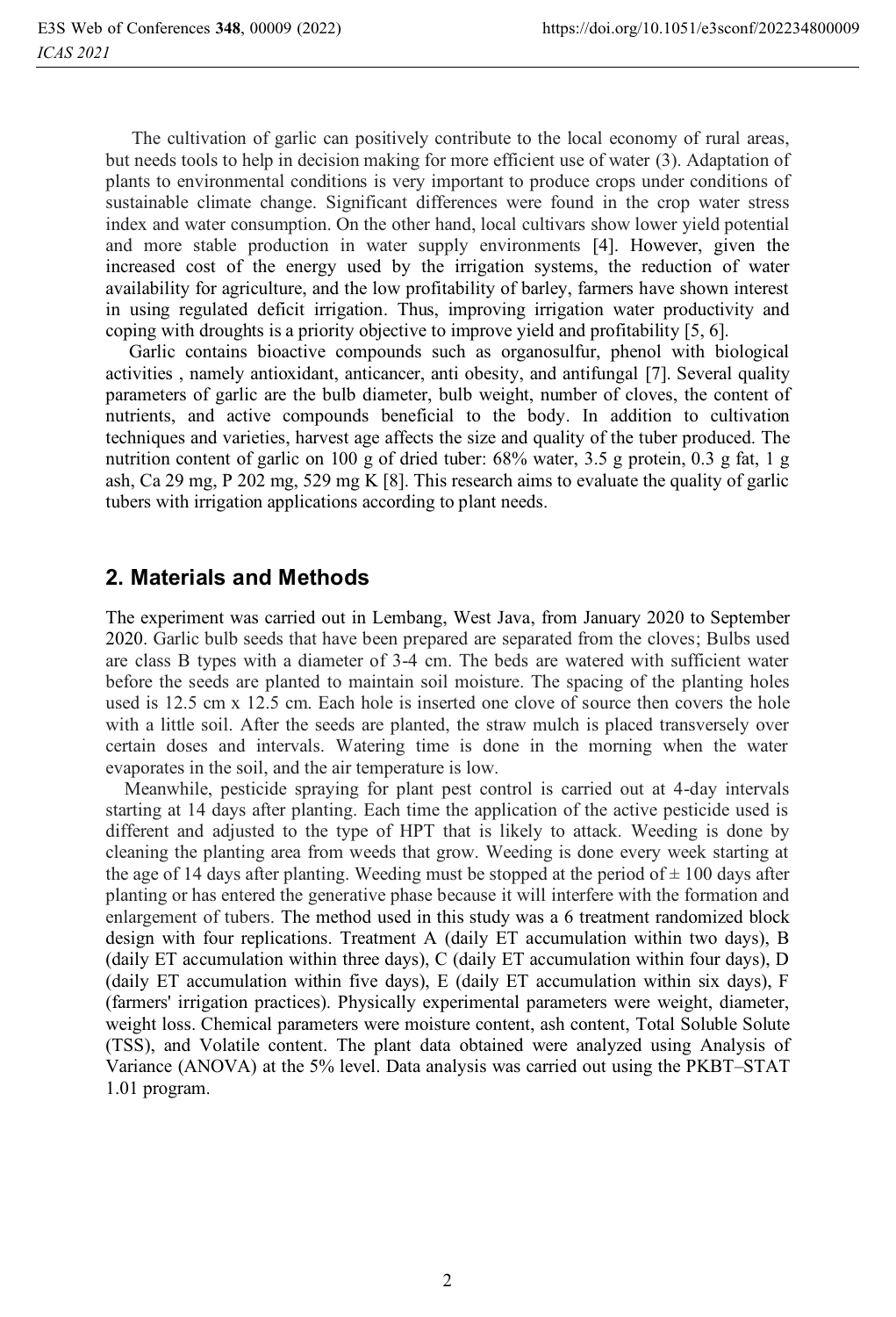## **3. Results and Discussion**

Quality will influence consumer acceptance of a product. Size is one quality parameter that determines market prices. Table 1 shows the weight of garlic bulbs ranging from 21.24 - 34.33 mm. Bulbs with the largest weight in treatment D (34.33 mm), while the smallest bulb weight in treatment A was 21.24 mm, but not significantly different between all treatments. The diameter of the garlic bulbs from all treatments was greater than 4 cm, with the largest diameter in treatment B. (44.89 mm) and significantly different from the control treatment (farmer method). Weight loss during storage showed results that were not quite different between all treatments. The productivity of garlic bulbs is influenced by the amount of water given. The optimum irrigation treatment in the tuber formation phase gave the highest yield. Reducing the amount of water in this phase affects the quality and quantity of tubers [9].

| Threatment | Weight (g)             | Diametre (mm)            | Weight loss $(\% )$    |
|------------|------------------------|--------------------------|------------------------|
| A          | $21.24^a \pm 4.63$     | $42.29^{ab}$ ± 2.39      | $13.32^{\circ}$ ± 5.56 |
| B          | $26.88^a \pm 3.16$     | $44.89^{\circ}$ ± 2.27   | $17.89^{\circ}$ ± 5.83 |
| C          | $22.16^{\circ}$ + 3.38 | $42.64^{ab} \pm 2.16$    | $21.84^{\circ}$ ± 6.84 |
| D          | $34.33^a \pm 7.72$     | $43.20^{ab} \pm 2.97$    | $15.21^{\circ}$ ± 5.83 |
| E          | $24.87^{\circ}$ ± 5.88 | $43.66^{ab} \pm 3.63$    | $16.27^{\circ}$ ± 3.12 |
| F          | $22.56^{\circ}$ ± 5.57 | $42.08^{\rm b} \pm 3.50$ | $11.83^a \pm 5.93$     |
| LSD 5%     | 13.59                  | 2.69                     | 10.95                  |

**Table 1**. Physical Parameters of Garlic Bulbs from Six Treatments



#### **Fig. 1.** Garlic Bulb of Six Treatments

 The influence of the type of fertilizer such as the content of nitrate and the duration of irradiation affect the growth of plants and the condition of the garlic bulbs produced [10]. The maize plant height, leaf area index, above-ground biomass and yield did not significantly decrease due to the decrease in fertilizer application. Fertilization management increased the nutrients and rainfall use efficiency and net profit [11]. The water content between all treatments was not significantly different, which ranged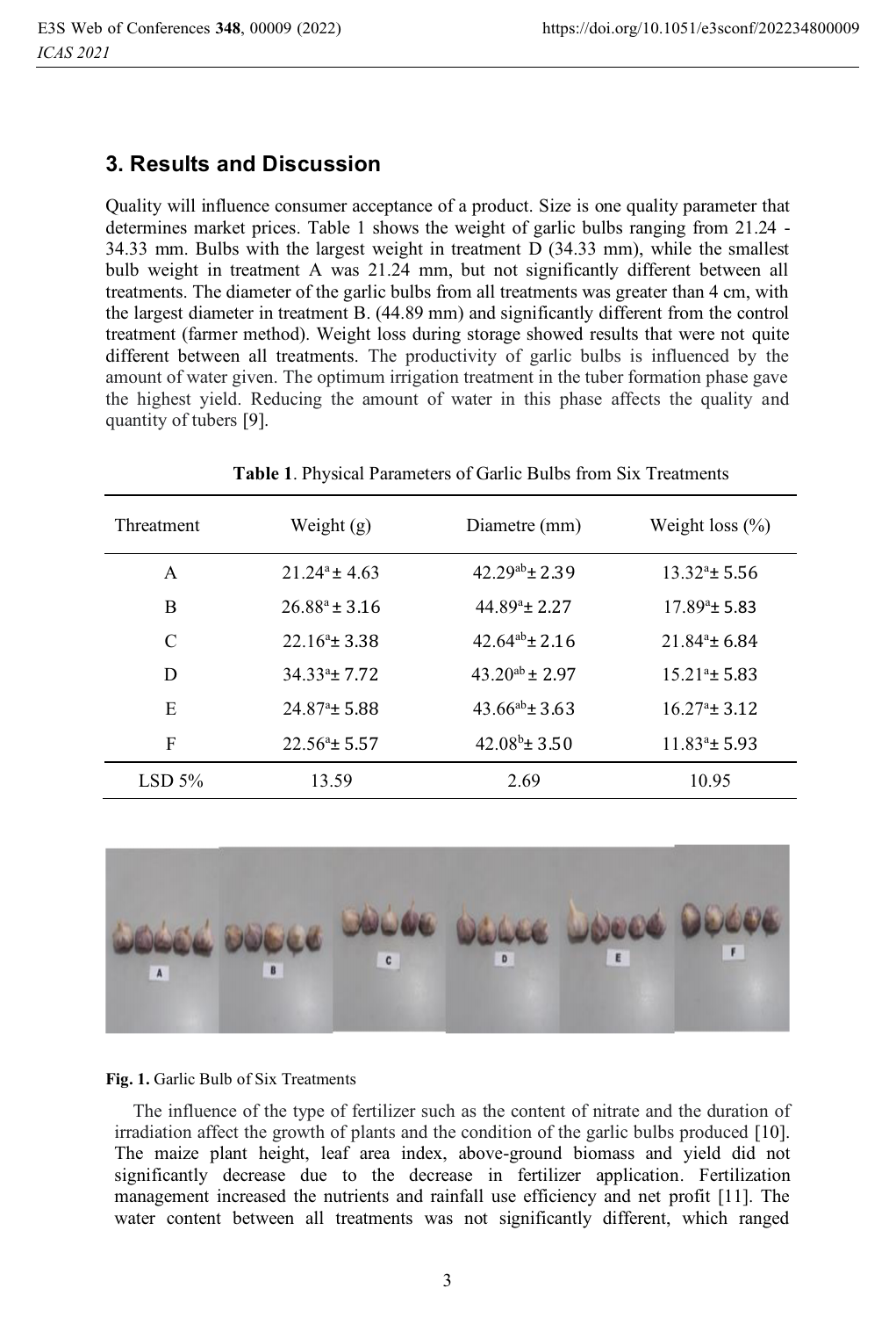between (61.96% - 63.49%). Meanwhile, the ash content of garlic bulbs in all treatments was significantly lower than the farmer's technique. The TSS content ranges from 36.80 - 38.55 Brix. The quality of the harvests and the significant differences found in this study (weight of barley and maize grains, and calibres size of bulbs in onion) did not affect the price perceived by the farmer. Due to this, the deficit irrigation reached a higher profitability than full irrigation methods in the scenarios with lower availability of irrigation water (≤5000 m3 ha−1). Therefore, the use of these methods at great scale may increase the profitability of farms located in water scarcity areas through a more efficient use of land and irrigation water [12].

| Treatment | Water $(\% )$               | Ash $(\% )$         | TSS (Brix)             | Volatile content<br>(ppm) |
|-----------|-----------------------------|---------------------|------------------------|---------------------------|
| A         | $63.49^{\circ}$ ± 1.67      | $1.10^{b}$ ± 0.05   | $37.10^{b} \pm 0.12$   | $255.60^{\circ}$ ± 29.69  |
| B         | $62.22^{\mathrm{a}}$ + 0.72 | $1.13b$ ± 0.02      | $37.85^{ab}$ ± 0.10    | $284.33^{\circ}$ ± 7.15   |
| C         | $63.42^{\circ}$ ± 1.32      | $1.23^b \pm 0.15$   | $36.80^{\circ}$ ± 0.43 | $266.00^{ab}$ ± 18.49     |
| D         | $62.09^a \pm 1.48$          | $1.10^{b} \pm 0.07$ | $37.10^{b} \pm 0.12$   | $244.69^{bc}$ ± 16.76     |
| E         | $63.36^{\circ}$ ± 1.06      | $1.16^b \pm 0.07$   | $38.50^{\circ}$ ± 1.41 | $269.80^{ab}$ ± 13.90     |
| F         | $61.96^{\circ}$ ± 1.41      | $1.39^a \pm 0.12$   | $38.55^{\circ}$ ± 0.87 | $222.87^{\circ}$ ± 8.43   |
| LSD 5%    | 1.92                        | 0.15                | 1.15                   | 17.95                     |

| <b>Table 2.</b> Garlic Bulb Chemical Parameters of Six Treatments |  |
|-------------------------------------------------------------------|--|
|-------------------------------------------------------------------|--|

 In table 2, volatile content in treatment B was significantly higher than other treatments, namely 284.33 ppm. Garlic contains sulphur compounds, including a chemical called alliin which makes raw garlic feel bitter. The use of fertilizers affects the sulphur content in garlic. The use of fertilizers containing sulphur at a dose of 30 kg/ha shows a high sulphur content. In comparison, the use of fertilizers that contain lots of Nitrogen is less good for the sulphur content of garlic. TIBBP, the technology from IVEGRI, has been proven to increase garlic bulb quality compared to the farmer's conventional technology. Tawangmangu Baru, cultivated with TIBBP, has a 32.69% bigger diameter and is 11.5 grams heavier than Tawangmangu Baru, which is produced with the farmer's conventional technology [13, 14]. The ET value in the application of garlic irrigation shows a rather low sensitivity, which allows certain formulas to calculate the ET of plants. The other research reported that irrigation at 20 days intervals showed better performance over-irrigation at 10 days intervals and control [15, 16].

## **4. Conclusion**

The diameter of bulb in treatment B (daily ET accumulation within three days) was significantly greater than the control. Weight, weight loss, and water content were not significantly different between all treatments. The volatile content in all treatments was significantly higher than control (farmers' irrigation practices).